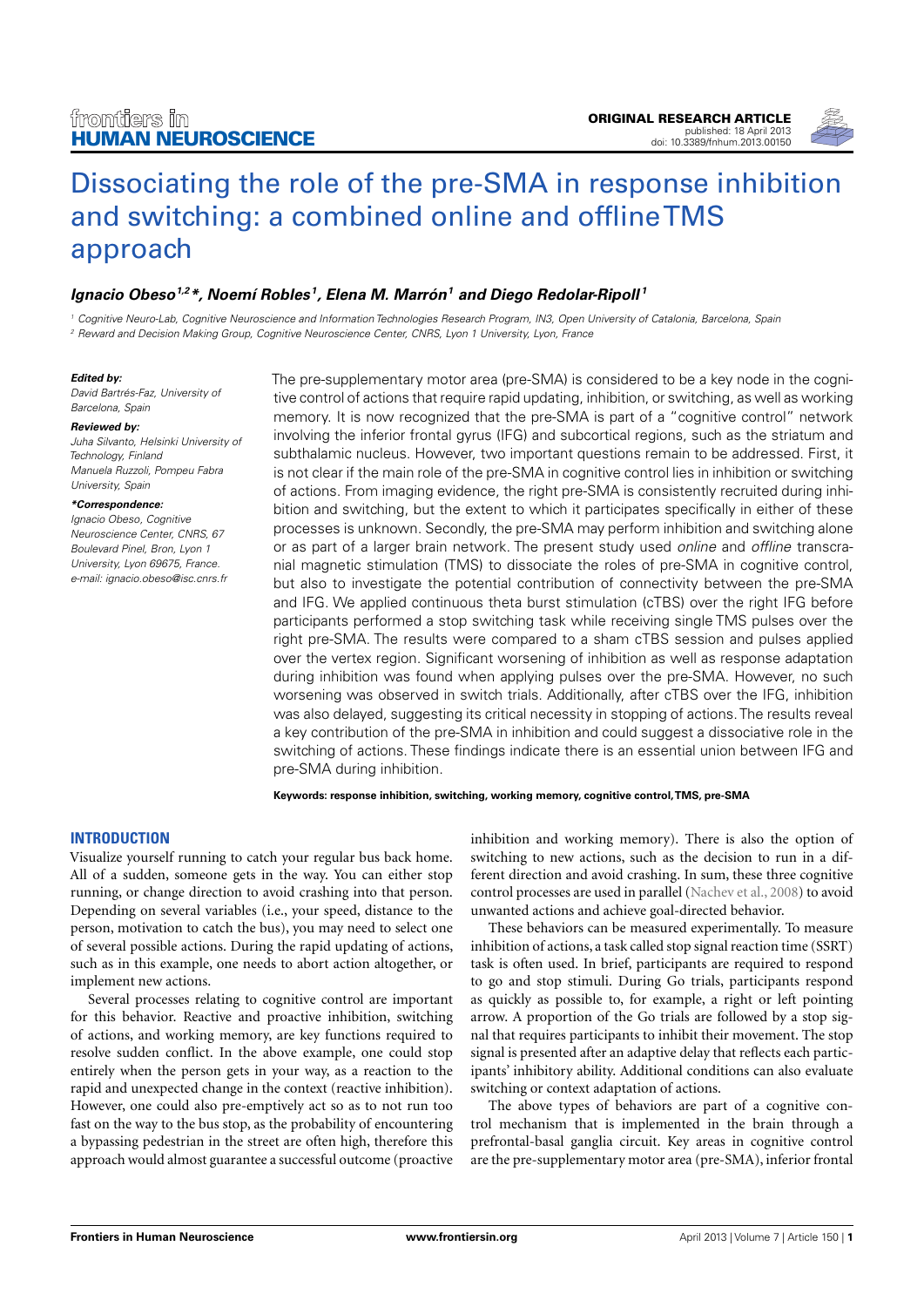gyrus (IFG), and some regions of the basal ganglia, such as caudate or the subthalamic nucleus (STN), as revealed by functional magnetic resonance imaging (fMRI) evidence [\(Rubia et al.,](#page-7-1) [2001;](#page-7-1) [Rushworth et al.,](#page-7-2) [2002;](#page-7-2) [Aron and Poldrack,](#page-7-3) [2006;](#page-7-3) [Aron et al.,](#page-7-4) [2007;](#page-7-4) [Li et al.,](#page-7-5) [2008;](#page-7-5) [Kenner et al.,](#page-7-6) [2010;](#page-7-6) [Zandbelt and Vink,](#page-8-0) [2010\)](#page-8-0). In addition, the contribution of the dorsolateral prefontal cortex (DLPFC) in situations with greater cognitive demand, i.e., more working memory load, is also of special interest in the framework of cognitive control [\(Mostofsky et al.,](#page-7-7) [2003;](#page-7-7) [Jahfari et al.,](#page-7-8) [2010;](#page-7-8) [Criaud and Boulinguez,](#page-7-9) [2012\)](#page-7-9). However, the contribution of each region in changing or adaptation of behavior is still largely uncertain. One repetitive transcranial magnetic stimulation (rTMS) study reported that the function of the IFG can be subdivided such that the pars triangularis region is involved in updating of action plans, while a more dorsal region of the IFG is important for target detection [\(Verbruggen et al.,](#page-8-1) [2010\)](#page-8-1). Also, disrupting right IFG activity using repetitive TMS altered the speed of inhibition during a stop signal task combined with flankers [\(Chambers et al.,](#page-7-10) [2007\)](#page-7-10). Therefore, the IFG could be seen as a multifunctional hub responsible for different processes associated to response inhibition. So far, a causal relationship has not been established for the IFG with respect to switching-related behavior.

Regarding the role of the pre-SMA in response inhibition, greater activity in this region during trials that are successfully stopped compared to failed inhibition has been observed [\(Aron](#page-7-4) [et al.,](#page-7-4) [2007;](#page-7-4) [Chevrier et al.,](#page-7-11) [2007;](#page-7-11) [Chikazoe et al.,](#page-7-12) [2009;](#page-7-12) [Duann](#page-7-13) [et al.,](#page-7-13) [2009;](#page-7-13) [Boehler et al.,](#page-7-14) [2010;](#page-7-14) [Hampshire et al.,](#page-7-15) [2010;](#page-7-15) [Sharp](#page-8-2) [et al.,](#page-8-2) [2010;](#page-8-2) [Cai and Leung,](#page-7-16) [2011;](#page-7-16) [Tabu et al.,](#page-8-3) [2011\)](#page-8-3). Pre-SMA lesions have also confirmed the important role of this region in stopping actions [\(Floden and Stuss,](#page-7-17) [2006;](#page-7-17) [Nachev et al.,](#page-7-18) [2007\)](#page-7-18). The modulation of behavior when expecting a stopping stimulus (proactive inhibition) is a proposed function attached to the pre-SMA [\(Forstmann et al.,](#page-7-19) [2008;](#page-7-19) [Boulinguez et al.,](#page-7-20) [2009;](#page-7-20) [Chikazoe](#page-7-12) [et al.,](#page-7-12) [2009;](#page-7-12) [Jahfari et al.,](#page-7-8) [2010;](#page-7-8) [Zandbelt and Vink,](#page-8-0) [2010\)](#page-8-0), although some hypotheses posit the DLPFC as a candidate for proactive inhibition due to the working memory component in such behavior [\(Mostofsky et al.,](#page-7-7) [2003;](#page-7-7) [Jahfari et al.,](#page-7-8) [2010;](#page-7-8) [Aron,](#page-7-21) [2011;](#page-7-21) [Criaud](#page-7-9) [and Boulinguez,](#page-7-9) [2012\)](#page-7-9). TMS has provided causal evidence for the pre-SMAs' role in reactive inhibition of actions [\(Chen et al.,](#page-7-22) [2009;](#page-7-22) [Neubert et al.,](#page-7-23) [2010;](#page-7-23) [Verbruggen et al.,](#page-8-1) [2010;](#page-8-1) [Obeso et al.,](#page-7-24) [2011,](#page-7-24) [2013;](#page-7-25) [Cai et al.,](#page-7-26) [2012\)](#page-7-26), but none exists for proactive inhibition. In addition, switching from repetitive movements to new ones became worse by disrupting pre-SMA activity [\(Rushworth et al.,](#page-7-2) [2002\)](#page-7-2). Thus, the pre-SMA appears to be recruited during response inhibition and also during switching of actions.

Although both IFG and pre-SMA are critical in cognitive control, their interaction while resolving new behaviors is unknown. Is the IFG detecting critical stimuli, then triggering the activation of the pre-SMA? Or is the pre-SMA sending inputs to the IFG to be transmitted to subcortical regions? Using computational models to test causality in fMRI data [\(Duann et al.,](#page-7-13) [2009;](#page-7-13) [Jahfari et al.,](#page-7-27) [2011\)](#page-7-27), some have attempted to decipher how fronto-striatal interactions operate during response inhibition, suggesting that pre-SMA and M1 share a functional interconnectivity together with the basal ganglia during inhibition.

The aim of the current study was twofold: (i) to investigate the pre-SMAs' role in response inhibition (both reactive

and proactive), and/or switching, and (ii) to investigate frontal connectivity and the contribution of the right IFG during inhibition and switching of actions. The task used is a modified version of the stop signal task [\(Logan et al.,1984\)](#page-7-28), and asked participants to respond as fast and accurate as possible to arrows in left and rightward directions. Both left and rightward arrows were presented alone as go trials. In the stop condition, the arrow was followed by an infrequent cross which indicated participants must stop any movement. In the switch condition, the arrow turns blue, requiring switching to a new movement. Before the task we applied inhibitory continuous theta burst stimulation (cTBS) over the right IFG or sham cTBS over M1. To see the influence of right IFG in pre-SMA functioning, following cTBS, participants performed the stop switching task while receiving TMS pulses (single pulse 100 ms after stimulus) over the right pre-SMA or vertex (control condition). We hypothesized that TMS pulses over the pre-SMA (after sham cTBS), compared to pulses over the vertex, would disturb inhibition and switching behavior, as well as the interaction between stop and switching behavior (proactive inhibition). Also, we predicted that IFG cTBS would impair inhibition of actions as compared to sham cTBS, showing a critical contribution of both areas during cognitive control.

# **MATERIALS AND METHODS**

# **PARTICIPANTS**

Sixteen healthy right-handed volunteers (7 male), aged 24–44 years  $(M = 35.40, SD = 7.7)$  participated after meeting the TMS safety criteria [\(Rossi et al.,](#page-7-29) [2009\)](#page-7-29). None of them were taking any medication or had previous or actual neurological disorder or history of psychiatric illness, drug, or alcohol abuse. The study was approved by the Ethics Committee of the Universitat Oberta de Catalunya. Informed consent was obtained from all participants.

# **PARADIGM**

We used a stop switching task (**[Figure 1A](#page-2-0)**) modified from the stop signal paradigm [\(Logan et al.,](#page-7-28) [1984\)](#page-7-28). Participants used their rightdominant hand to respond via a computer keyboard. E-prime software was used for stimuli presentation (PC 15', 85 Hz). On each trial, a white circle (fixation; 500 ms) indicated the start of a new trial followed by either a left or right pointing white arrow (go signal). The go signal indicated to respond as fast as possible with their right index ("J" key) and middle ("K" key) fingers, respectively. In the stop condition, after the white arrow (go signal) a white cross could appear (stop signal) shortly after the arrow was presented. Participants had to try to stop their already initiated response. This was applicable to the stop condition (e.g., right arrow direction). However, in the opposite switch condition, if the white arrow was presented in the opposite direction (e.g., left arrow direction), the arrow turned blue in some occasions. Participants had to try to generate a new response by pressing the space bar with their thumb finger. The arrow directions were counterbalanced across participants but also within participants. In the stop condition, the delay inserted between go and stop trials (stop signal delay, SSD) was based on a staircase tracking procedure, adjusted according to each participant response in stop trials. Three SSDs were initially set to 150 ms (SSD1), 200 ms (SSD2), and 250 ms (SSD3) and this was continuously adjusted to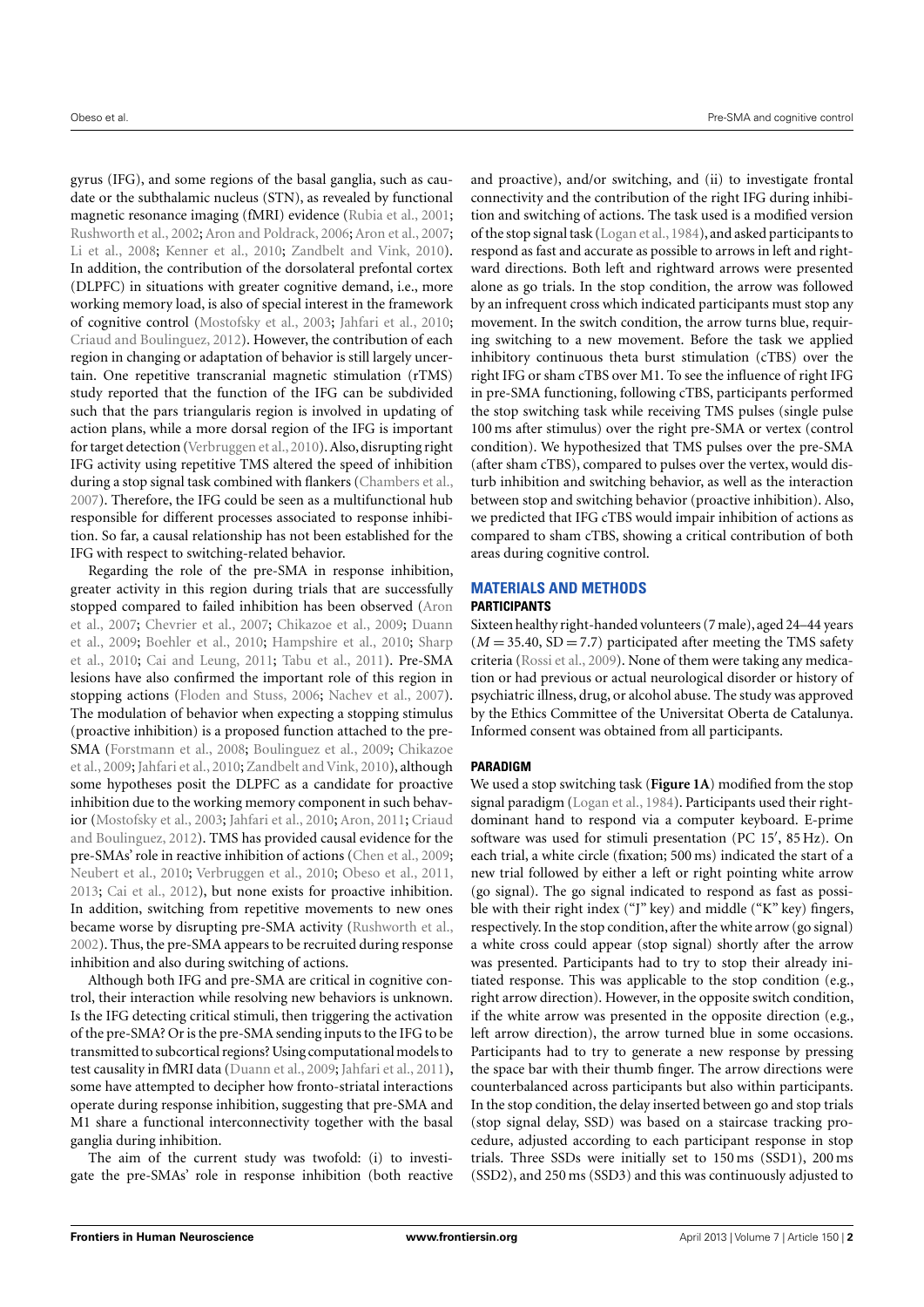

<span id="page-2-0"></span>obtain approximately a 50% probability of inhibition. To achieve this, the SSD increased by 50 ms for each successful inhibition and decreased by 50 ms each time inhibition failed [\(Band et al.,](#page-7-30) [2003\)](#page-7-30). Participants were instructed not to wait for the stop signal to occur and that it would not always be possible to stop. The staircase method was also applied for the switch condition, although in reverse staircase steps, with 50 ms increase for successful switch trials and decrease by 50 ms each time switching failed. The limited response hold was 1 s. The intertrial interval (ITI) varied between 1 and 2.5 s. In total, there were four blocks of trials consisting of 72 go, 18 stop, and 18 switch trials per block (108 total trials per block).

# **TMS THRESHOLDS**

A Magstim super-rapid stimulator (Magstim, Whitland, Dyfed, UK) was used to stimulate cortical regions. We used a 7 cm-figure of eight-coil placed tangentially over the participant's right M1 with 45˚ backwards and laterally over the hot-spot of the left hand first dorsal interosseous (FDI). The coil was first placed 2 cm anterior and 4 cm lateral to Cz (according to 10/20 EEG system) and repositioned where largest MEPs could be recognized and the hotspot was marked on the participants scalp with a red marker. MEPs were registered using surface electrodes placed over participants' left FDI. Resting motor thresholds (RMT) were defined over the hot-spot as the minimal stimulus intensity required to produce MEPs of  $\geq$ 200 µV amplitude in  $\geq$ 5 of 10 consecutive pulses. To obtain active motor thresholds (AMT), used in cTBS for safety reasons, muscle force was generated by squeezing a rubber band between the participants' forefinger and thumb to activate their FDI muscle at approximately 10% of maximum force.

# **MRI AND TARGET LOCALIZATION**

We obtained a high-resolution T1 structural MRI from each participant at the Hospital de Mollet, Barcelona [3D FSPGR: slice thickness, 1 mm; repetition time (TR), 500 ms; echo time (TE), 50 ms; matrix,  $256 \times 256$ ; field of view (FOV), 256; 180 sagittal slices].

Scans were used to localize each individual right IFG, right pre-SMA, and vertex targets. For IFG, we considered several fMRI studies of response inhibition [\(Aron et al.,](#page-7-4) [2007;](#page-7-4) [Chambers et al.,](#page-7-10) [2007;](#page-7-10)[Verbruggen et al.,](#page-8-1) [2010\)](#page-8-1), and found a convergence brain activation according to the following MNI coordinates  $x = 53$ ,  $y = 24$ ,  $z = 44$  for the nearest voxel of the scalp surface. This point was marked on a cap using neuronavigation to localize it, for later application of cTBS without neuronavigation due to the physical obstacle of brainsight tracking system. For the pre-SMA, we selected a voxel of maximal activation from [Aron et al.](#page-7-4) [\(2007\)](#page-7-4),  $x = 6$ ,  $y = 20$ ,  $z = 44$ . For vertex (control target), we selected the intersection between the midline and the central sulci. For both online TMS conditions, the stimulation was delivered during realtime navigation system. Finally, for M1 sham stimulation we used the hot-spot as reference. Before stimulation, targets were localized using Brainsight frameless stereotaxic system (Rogue Research, Montreal Canada) with a Polaris (NorthernDigital, Waterloo, ON, Canada) infrared tracking system.

# **OFFLINE AND ONLINE TMS**

Once the target areas were localized, we applied inhibitory cTBS over the right IFG or sham over the right M1 (*offline stimulation*). Each train of cTBS (*offline TMS*) consisted of three pulses at 50 Hz, which is known to deactivate the stimulated neurons for a period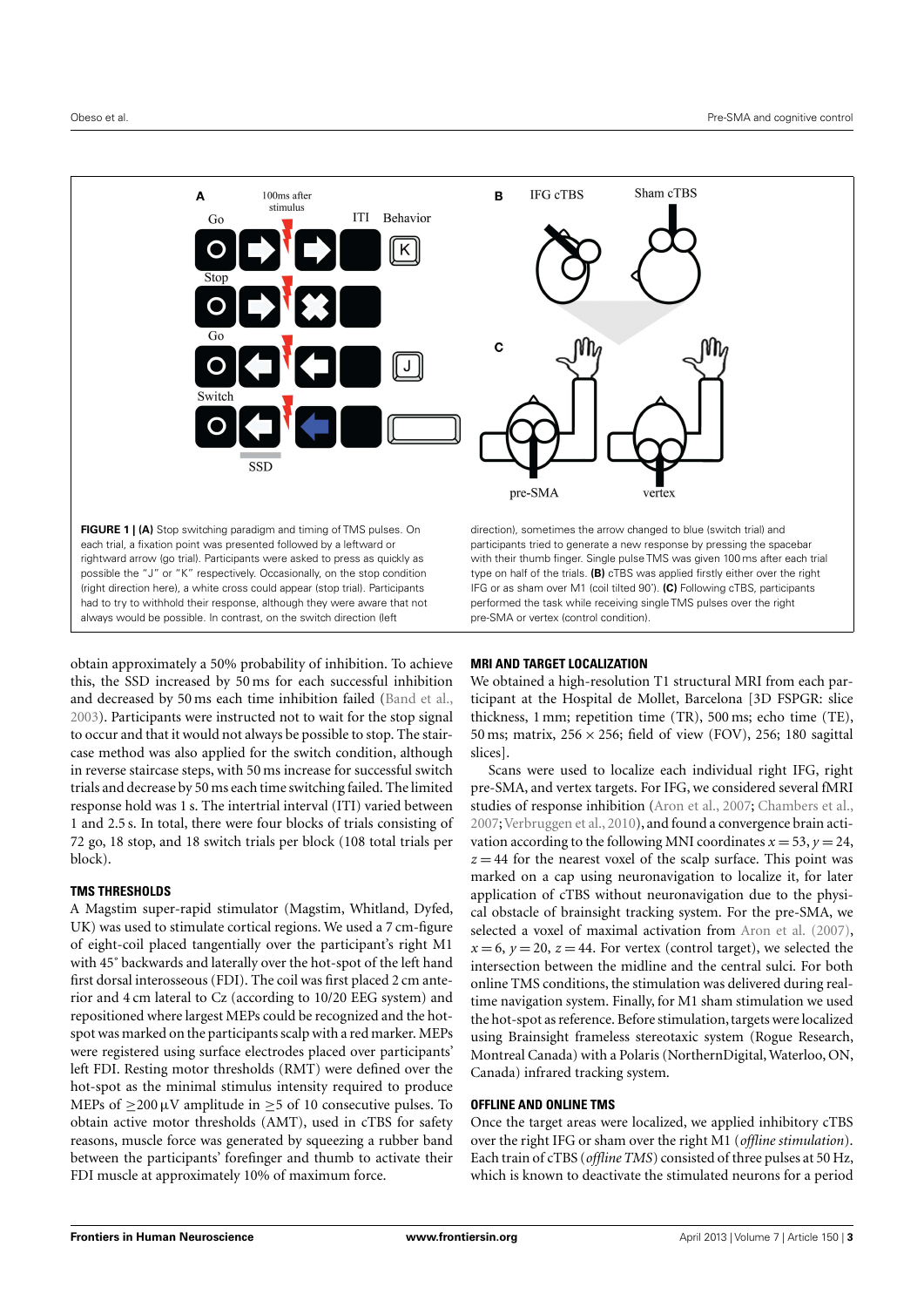of 40 min [\(Huang et al.,](#page-7-31) [2005\)](#page-7-31). Every cTBS burst was repeated at a 5 Hz rate resulting in 200 bursts with a total of 600 pulses at 80% of the AMT of each participant, lasting in total 40 s [\(Wassermann](#page-8-4) [et al.,](#page-8-4) [1996\)](#page-8-4). For IFG stimulation, the coil was placed with the handle in an upward vertical orientation. For sham M1 stimulation, the coil was tilted 90˚ to mimic the sound of pulses as in the IFG TBS condition.

Upon termination of cTBS (**[Figure 1B](#page-2-0)**), we stimulated the pre-SMA or vertex while participants performed the task (**[Figure 1C](#page-2-0)**) approximately 2 min after cTBS termination. The *online* TMS approach was used to deliver 60% of maximum machine stimulation output. This fixed stimulation level was used in both regions as a standard intensity in frontal *online* stimulation [\(Rushworth et al.,](#page-7-2) [2002;](#page-7-2) [Ellison and Cowey,](#page-7-32) [2007;](#page-7-32) [Chen et al.,](#page-7-22) [2009\)](#page-7-22) and keeps consistency across subjects. In both stimulations, the handle was oriented in a posterior direction inducing currents along the posterior-toanterior axis (**[Figure 1C](#page-2-0)**). No participants reported major adverse effects after *online* TMS pulses. In each block, a single TMS pulse (1.2 T; less than 1 ms duration) was delivered 100 ms after stimulus presentation for half of the trials in every trial type. The remaining trials were performed without TMS pulse (no pulse trials). TMS pulses were determined based on a previous TMS study using a similar approach [\(Chen et al.,](#page-7-22) [2009\)](#page-7-22). Separate SSD staircases were used for pulse and no pulse trials in both cTBS sessions.

#### **EXPERIMENTAL PROCEDURE**

The experiment consisted on three separate days. On day 1, participants obtained a structural MRI. On days 2 and 3, after obtaining participants' AMT, they initially received cTBS (over the right IFG) or sham cTBS (over the motor area). Then, the task was performed twice: once whilst receiving pulses over the right pre-SMA and once receiving pulses over the vertex. The order of cTBS was counterbalanced across participants, while the *online* TMS pulses were counterbalanced within participants. There was at least 1-week interval between each cTBS condition. A minimum practice of 40 trials was performed by every participant before cTBS application, with unlimited practice time until they verbally reported enough confidence with the instructions and task procedure.

#### **MAIN MEASURES AND ANALYSIS**

A within-subject design was used to compare behavioral changes due to TMS pulses and cTBS effects on a stop switching task. We estimated SSRT using the integration method [\(Band et al.,](#page-7-30) [2003\)](#page-7-30). Other methods, such as the tracking procedure, assume that probability of inhibition will be close to 50% of the times. Here, examination of each participant's data showed that this criterion was not met ( $M = 55.4\%$ ,  $SD = 9.78$ , range = 39–71). SSRT was therefore calculated by subtracting the mean SSD from the finishing time of the stop process. The finishing time was calculated by integrating the go reaction times (RTs) distribution as follows: (i) RTs of correct go trials in the stop condition were rank-ordered; (ii) the *n*th RT was selected (*n*th obtained from multiplying the number of go trials by the probability of responding to the stop signal); (iii) the SSD was subtracted from this *n*th RT. The SSD was averaged from the values for the last six moves in each of

the three staircases. One of our main measures of interest was the switch RT, obtained between a difference score between switch RT minus Go RT in the switch condition. On this task, Go RTs in the switch condition are usually slower than Go RTs in stop condition due to a proactive "waiting" strategy that is often present in anticipation of a harder condition. To quantify this proactive and context-specific form of cognitive control, we calculated the response delay effect (RDE) [i.e., mean Go RTs (switch condition) – mean Go RTs (stop condition)]. Omission (absence of key pressing during a go trial) and discrimination errors (responding as the contrary arrow direction) were also of interest. Other measures were used to ensure that TMS pulses were not interfering with attention modulation in our participants (Go RTs and errors).

The main analyses were performed considering the independent variables as categorical [TBS (sham vs. IFG), pulses (no pulse vs. pulse), and locus (pre-SMA vs. vertex)] and the dependent variables as continuous (SSRT, RDE, Switch RT). Thus, a general lineal model (GLM) repeated measures procedure  $(2 \times 2 \times 2)$  was performed. Significant interactions were followed up using paired *t*tests, corrected for multiple comparisons using Holm–Bonferroni corrections.

# **RESULTS**

Two participants were excluded from the analysis because of uncomfortable sensory feelings whilst undergoing the cTBS IFG session. Data for the main variables of interest in stop and switch conditions of the task are presented in **[Table 1](#page-4-0)**.

#### **STOP CONDITION I – REACTIVE INHIBITION**

Results relative to the SSRT are reported in **[Table 1](#page-4-0)** and **[Figure 2](#page-4-1)**. Our initial hypothesis regarding the relevance of the right IFG in inhibition was confirmed. A significant interaction was found between TBS (sham vs. IFG) and locus (pre-SMA vs. vertex)  $[F(1,13) = 4.74, p = 0.04]$ . Follow-up paired *t*-tests revealed shorter SSRTs after cTBS over the IFG compared to after sham cTBS  $[t_{(13)} = -2.25, p = 0.04]$ . This was also found in trials without pulses over the vertex  $[t_{(13)} = 2.99, p = 0.01]$ .

To establish our prediction of the pre-SMA critical involvement in inhibition, a significant interaction between pulses (no pulse vs. pulse) and locus (pre-SMA vs. vertex) on SSRT  $[F(1,13)] = 7.54$ , *p* = 0.01] confirms our hypothesis. Moreover, follow-up paired *t*tests revealed that SSRT was significantly longer on trials receiving pulses over pre-SMA (after sham cTBS) than those trials without pulses over the same region  $[t_{(13)} = -2.84, p = 0.01]$ . This result purely represents the effect of TMS pulses at 100 ms without any influence of cTBS. In the sham cTBS condition, SSRT was longer on trials with pulses over the pre-SMA compared to trials with pulses over the vertex  $[t_{(13)} = 3.29, p = 0.006]$  and also on trials without pulses in vertex  $[t_{(13)} = -2.66, p = 0.01]$  (**[Figure 2](#page-4-1)**).

However, contrary to our expectations, when pulses were delivered to pre-SMA (while subjects were under cTBS effects over IFG), it did not produce significant differences on SSRT (**[Figure 2](#page-4-1)**). No significant main effect of TBS (sham vs. IFG)  $[F(1,13) = 2.35, p = 0.14]$  and interaction between TBS (sham vs. IFG) and pulses (no pulse vs. pulse)  $[F_{(1,13)} = 3.70, p = 0.07]$  were observed in SSRT.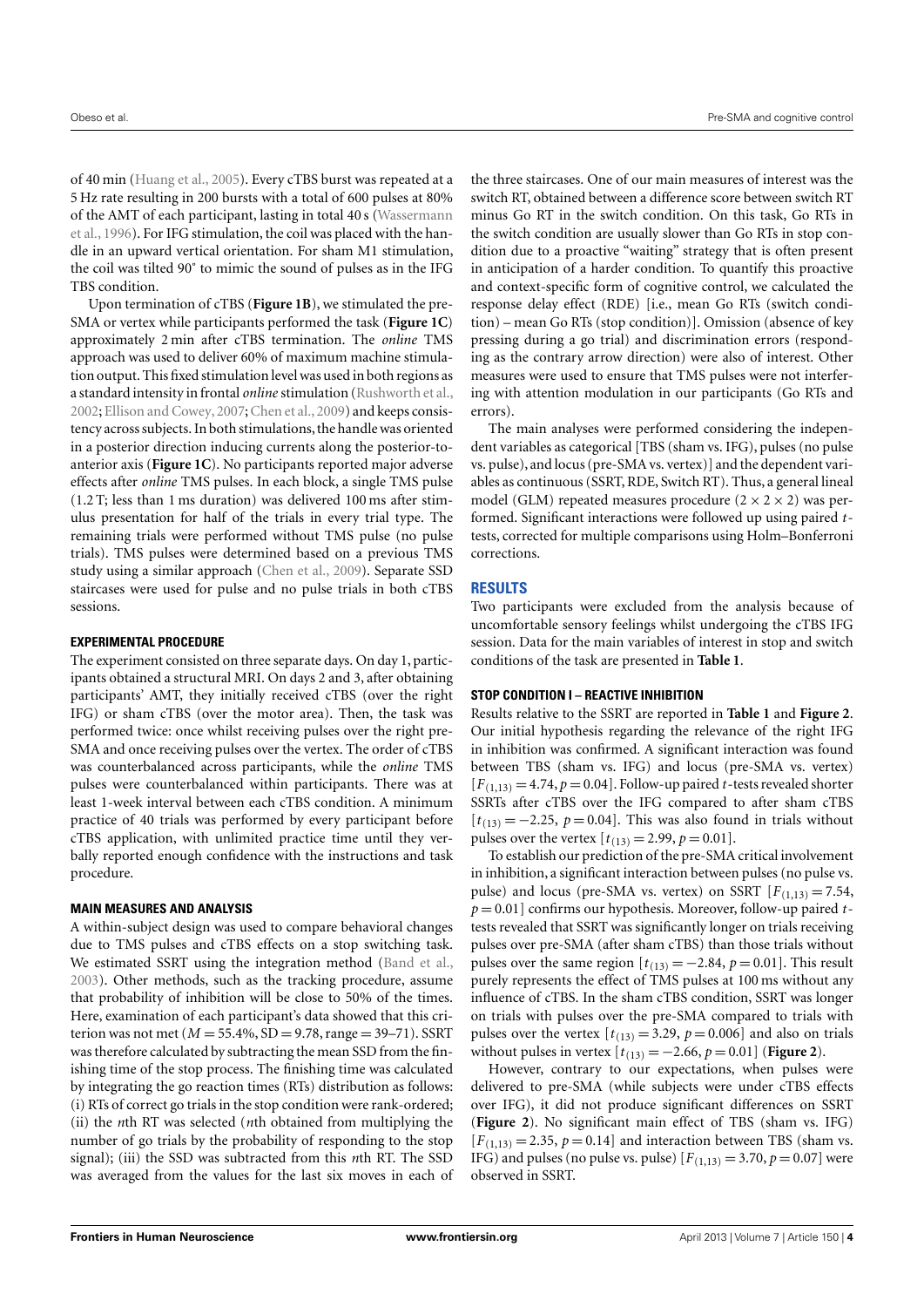#### <span id="page-4-0"></span>**Table 1 | Stop and switch condition behavior results.**

|                         | <b>Sham TBS</b> |               |               |               | <b>IFGTBS</b>  |                |               |               |
|-------------------------|-----------------|---------------|---------------|---------------|----------------|----------------|---------------|---------------|
|                         | Pre-SMA         |               | <b>Vertex</b> |               | Pre-SMA        |                | <b>Vertex</b> |               |
|                         | No pulse        | Pulse         | No pulse      | <b>Pulse</b>  | No pulse       | Pulse          | No pulse      | Pulse         |
| <b>STOP CONDITION</b>   |                 |               |               |               |                |                |               |               |
| Go RT                   | 459.43 (66.8)   | 466.61 (64.8) | 450.01 (71.5) | 443.82 (62.1) | 471.74 (89.6)  | 471.49 (95.3)  | 465.94 (98.7) | 469.20 (98.3) |
| Omission errors         | 2.28(2.3)       | 2.78(2.6)     | 2.5(2.1)      | 2.80(2.5)     | 3.07(3.6)      | 1.92 (2.4)     | 3.14(3.0)     | 2.92(2.4)     |
| <b>SSRT</b>             | 252.83 (36.5)   | 282.40 (41.4) | 261.20 (33.8) | 254.56 (27.9) | 278.61 (36.0)  | 277.41 (52.6)  | 283.04 (44.9) | 282.78 (40.4) |
| <b>RDE</b>              | 16.63 (21.1)    | 3.17(24.9)    | 17.66 (30.1)  | 20.13 (24.4)  | 3.92(29.6)     | 13.67 (32.2)   | 10.54 (19.7)  | 5.25(22.4)    |
| <b>SWITCH CONDITION</b> |                 |               |               |               |                |                |               |               |
| Go RT                   | 473.21 (84.2)   | 471.21 (72.0) | 475.05 (68.2) | 468.67 (71.1) | 481.03 (102.8) | 478.01 (101.2) | 476.48 (94.7) | 474.46 (97.6) |
| Omission errors         | 0.50(0.8)       | 0.64(0.9)     | 0.35(0.84)    | 0.71(0.46)    | 0.78(1.2)      | 1.42(0.5)      | 0.57(1.2)     | 1.35(0.49)    |
| Switch RT               | 27.92 (80.0)    | 30.68 (74.7)  | 23.49 (48.3)  | 25.84 (43.0)  | 12.67 (82.3)   | 18.18 (82.9)   | 31.51 (78.6)  | 32.06 (75.8)  |
| Discrimination errors   | 1.21(1.4)       | 3.00(3.5)     | 0.57(0.75)    | 2.92(2.0)     | 1.21(3.1)      | 1.35(2.3)      | 1.14(1.6)     | 2.64(2.8)     |

Means and standard deviations (in brackets) are given for each measure.



#### <span id="page-4-1"></span>**STOP CONDITION II – PROACTIVE INHIBITION**

We wanted to further investigate how pre-SMA cognitive control functions are implemented in other aspects of the current behavior, such as in proactive inhibition. This behavior was measured using the RDE difference score. Results relative to the RDE are reported in **[Table 1](#page-4-0)** and **[Figure 3](#page-4-2)**.

A significant interaction was found between cTBS (sham vs. IFG), pulses (no pulse vs. pulse), and locus (pre-SMA vs. vertex) on RDE  $[F_{(1,13)} = 6.49, p = 0.02]$ . In the sham cTBS condition,



<span id="page-4-2"></span>paired *t*-tests showed that RDE was significantly worse on trials receiving pulses over pre-SMA than those trials without pulses  $[t_{(13)} = 2.42, p = 0.03].$ 

No significant main effect of TBS (sham vs. IFG)  $[F_{(1,13)} = 3.18$ ,  $p = 0.09$ ], interaction between TBS (sham vs. IFG) and pulses (no pulse vs. pulse)  $[F(1,13) = 0.83, p = 0.37]$ , or locus (pre-SMA vs. vertex)  $[F_{(1,13)} = 0.33, p = 0.57]$  were observed in RDE.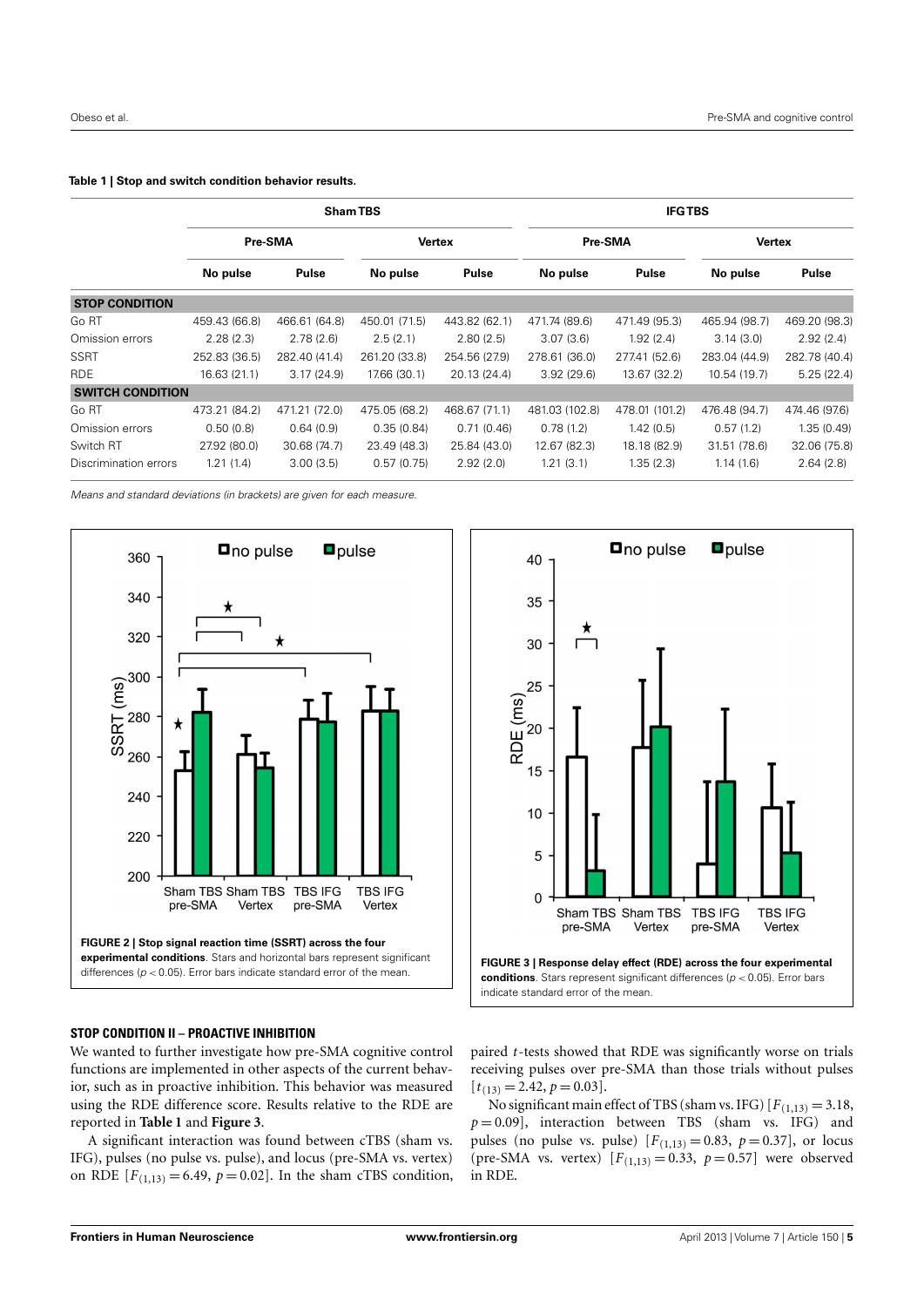#### **SWITCH CONDITION**

Results relative to the switching condition are reported in **[Table 1](#page-4-0)**. No significant main effect of TBS (sham vs. IFG)  $[F_{(1,13)} = 0.06, p = 0.80]$ , pulses  $[F_{(1,13)} = 0.26, p = 0.61]$ , or the interaction between TBS (sham vs. IFG) and pulses (no pulse vs. pulse)  $[F_{(1,13)} = 0.01, p = 0.96]$ , or locus (pre-SMA vs. vertex)  $[F_{(1,13)} = 0.63, p = 0.43]$  were found in the switching condition.

The significant effects of pulses over pre-SMA on SSRT and RDE were unlikely due to lapses of attention or TMS-related discomfort, indicated by no significant interactions between locus and pulses for Go RTs and error generation for both stop and switching conditions (all values  $p > 0.3$ ).

# **DISCUSSION**

We used a combined *online* and *offline* TMS approach to show that *online* stimulation of the right pre-SMA exclusively altered two types of inhibition (reactive and proactive inhibition), but did not produce major effects on switching behavior. Importantly, after cTBS over the right IFG, stopping behavior was worse as compared to sham cTBS. The results support the notion that both the pre-SMA and IFG are key areas during cognitive control operations. The current study provides evidence to suggest that the right pre-SMA exerts an inhibitory function when switching of actions is needed.

#### **THE STOPPING PROCESS**

We found that *online* TMS pulses over the right pre-SMA (after sham cTBS) altered the stopping process (prolonged SSRT), but also altered the preparation to inhibit [as reflected by a reduction in response times needed to adapt between different task conditions during proactive inhibition (shorter RDE)].We first consider potential reasons for the finding of slowed reactive inhibition after pulses over the pre-SMA.

In our study, similar to [Chen et al.](#page-7-22) [\(2009\)](#page-7-22), TMS pulses were applied 100 ms after stimulus presentation and interrupted reactive inhibition. Similarly, when using *online* TMS over right [\(Cai](#page-7-26) [et al.,](#page-7-26) [2012\)](#page-7-26) or left pre-SMA [\(Chen et al.,](#page-7-22) [2009\)](#page-7-22), our results are similar to that reported previously; the inhibition of actions were delayed compared to control stimulation. In [Chen et al.](#page-7-22) [\(2009\)](#page-7-22), two repeated pulses (0 and 100 ms) were applied after a stimulus and in [Cai et al.](#page-7-26) [\(2012\)](#page-7-26) different pulse intervals (125/150 and 175/200 ms) were employed. Their approach may cover the whole inhibitory response process since more pulses were applied. These authors did not find a pulse timing effect, suggesting that they altered the whole implementation of stopping. Since it is believed that other regions will follow pre-SMA activity to exert stopping action [\(Neubert et al.,](#page-7-23) [2010\)](#page-7-23), such as M1, our TMS pulses probably delayed the overall process. In the current study, the pulses may have interfered with the early part of the adjustment of stopping behavior and therefore, the subsequent inhibition implementation requires some extra milliseconds to occur.

The use of a combined stop and switch task allowed us to obtain a measure of response inhibition during adaptation between both conditions, and separates a rapid form of inhibition (reactive inhibition) from response modulation to expected stopping behavior (proactive inhibition). Proactive control is required in a sequence

of two different actions, in which one is able to predict upcoming stimulus to exert a potential behavioral change in order to guarantee goal-directed behavior. It is guided by endogenous signals, present along the whole action-execution process which guide the behavioral outcome. This requires a working memory element to sustain activity before the action is executed. Longer times taken to choose between two available actions will increase the likelihood of success. We found worse response adaptation (as revealed by slower time adjustment between go trials of both arrow directions) on trials with TMS pulse over pre-SMA than on trials without pulses in the sham cTBS condition, suggesting that pre-SMA also exerts modulation of inhibitory behavior. Probably, the pre-SMA exerts its proactive role across the entire response adaptation process. Our hypothesis fits well with direct single-unit recordings in the pre-SMA of monkeys that revealed neuronal activity during stopping, but also when analyzing trial history during non-stop trials [\(Stuphorn and Emeric,](#page-8-5) [2012\)](#page-8-5).

Imaging evidence indicates that the DLPFC participates in mediating response modulation [\(Mostofsky et al.,](#page-7-7) [2003;](#page-7-7) [Jah](#page-7-8)[fari et al.,](#page-7-8) [2010;](#page-7-8) [Criaud and Boulinguez,](#page-7-9) [2012\)](#page-7-9). The task used here requires online monitoring of relevant cues to adapt ones behavior between conditions. Thus, in the current study, working memory is relevant and we consider that pre-SMA stimulation could have indirectly affected DLPFC activation during active engagement during different conditions. Moreover, in a recent meta-analysis that investigated studies using the go nogo task, pre-SMA activity was proposed as being important for attentional and working memory elements of behavior [\(Cri](#page-7-9)[aud and Boulinguez,](#page-7-9) [2012\)](#page-7-9). They report that in complex tasks, where participants need to engage in a certain frequency pattern of responses, the pre-SMA, as well as the DLPFC and other frontal regions, are activated. Therefore, it seems plausible to link our results in the role of pre-SMA during proactive inhibition with perhaps a working memory influence coming from DLPFC when adaptation between two ongoing behaviors is needed.

Importantly, firing in the pre-SMA was present in monkeys during both stop trials and non-stop trials [\(Stuphorn and](#page-8-5) [Emeric,](#page-8-5) [2012\)](#page-8-5). During non-stop trial history, firing peaks were observed that suggested that the pre-SMA could induce proactive inhibition throughout phasic firing due to its reactive function. In our study we observed significant pre-SMA involvement in both reactive and proactive inhibition behaviors. Therefore, it could be possible that firing of the pre-SMA may use several phasic bursts (important in reactive inhibition) to produce general proactive behaviors. Thus, it makes sense that a meeting point is shared within the pre-SMA during fast and reactive inhibition of actions and during more prolonged proactive inhibitory ones.

#### **UNDERSTANDING THE ROLE OF THE PRE-SMA IN COGNITIVE CONTROL**

One main objective of this study was to dissociate cognitive control functions within the pre-SMA. We tested how participants switched behavior by producing a new movement and inhibiting the initial one. This behavior was not affected when participants received *online* TMS pulses (compared to no TMS pulses) over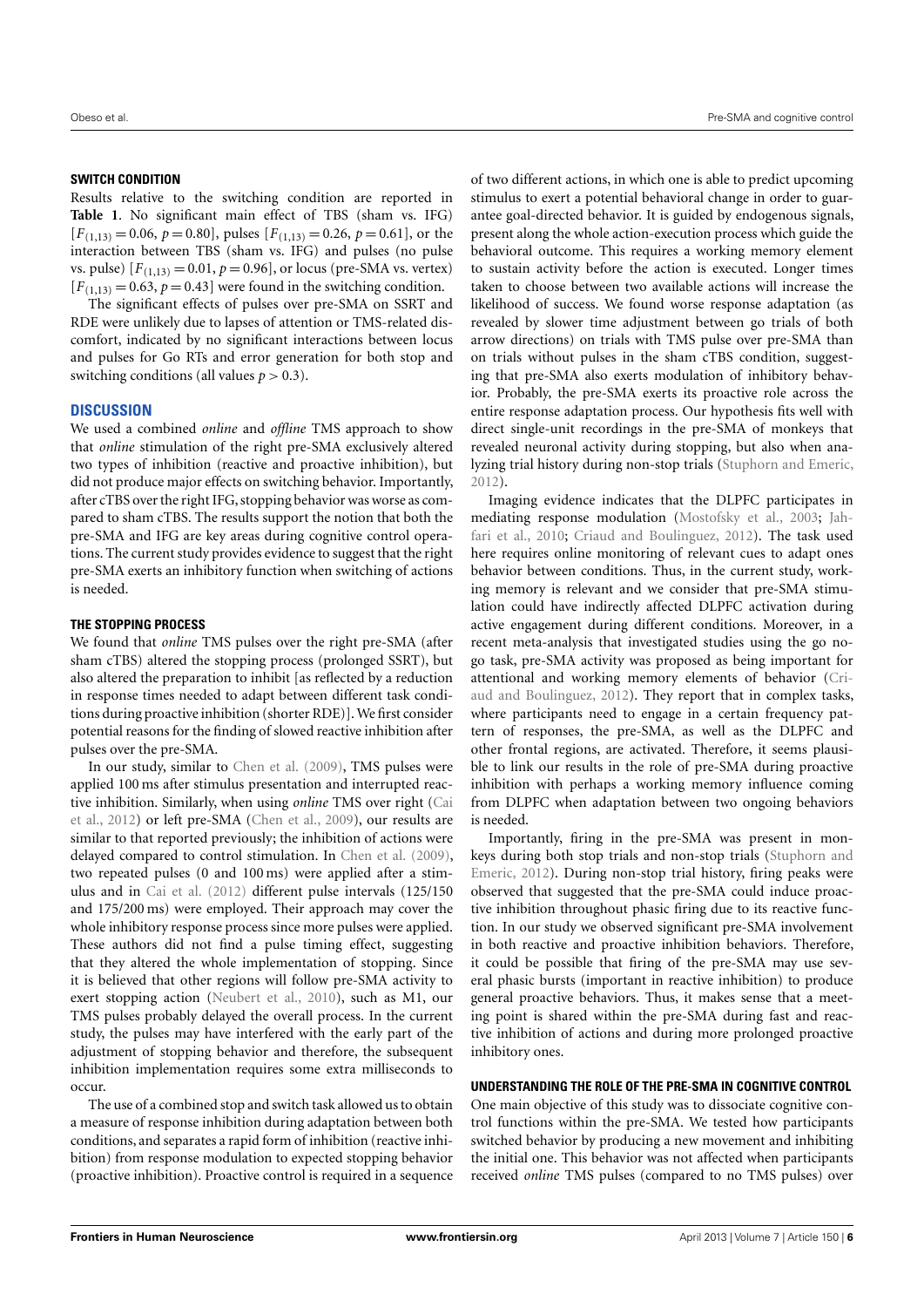the pre-SMA in both cTBS conditions. This negative result may indicate that either the pre-SMA is not taking part in switching to new behaviors, or that this process entails a different timeperiod that our protocol was unable to interfere with. Amongst the functions often attributed to the pre-SMA, such as response inhibition, shifting from automatic to volitional actions, monitoring of action, or conflict resolution [\(Rushworth et al.,](#page-7-2) [2002,](#page-7-2) [2005;](#page-8-6) [Kennerley et al.,](#page-7-33) [2004;](#page-7-33) [Wittfoth et al.,](#page-8-7) [2006;](#page-8-7) [Aron et al.,](#page-7-4) [2007;](#page-7-4) [Isoda and Hikosaka,](#page-7-34) [2007;](#page-7-34) [Nachev et al.,](#page-7-18) [2007;](#page-7-18) [Jaffard et al.,](#page-7-35) [2008\)](#page-7-35), our intention was to discern between inhibition and switching of actions. A role for the pre-SMA in conflict resolution has been discredited in two TMS studies [\(Obeso et al.,](#page-7-24) [2011;](#page-7-24) [Cai et al.,](#page-7-26) [2012\)](#page-7-26). Thus, inhibition and switching seems to cooperate and may act in parallel during conflict resolution [\(Nachev et al.,](#page-7-0) [2008;](#page-7-0) [Kenner](#page-7-6) [et al.,](#page-7-6) [2010\)](#page-7-6).

In one earlier study that applied rTMS over the pre-SMA, impairment in a response selection task was specific to a switching a condition and not during other trial types [\(Rushworth et al.,](#page-7-2) [2002\)](#page-7-2). However, the authors used a train of TMS pulses, which may have transiently affected pre-SMA and disrupted switching behavior across later time-windows. We could only interfere at one specific time-window (100 ms). Also, one fMRI study [\(Kenner et al.,](#page-7-6) [2010\)](#page-7-6) that used a combined switching and stop signal task similar to that employed here, showed a common neural recruitment during both inhibition and switching trials, mainly involving the known stopping network. Their data suggests that switching is sustained by the same mechanisms as inhibition. Also, since the IFG was highlighted in their imaging results, applying cTBS here should have also affected switching in our participants. The lack of findings to support this could be explained by alternative IFG functions during switching, such as stimulus detection [\(Hampshire et al.,](#page-7-15) [2010;](#page-7-15) [Ver](#page-8-1)[bruggen et al.,](#page-8-1) [2010;](#page-8-1) [Lenartowicz et al.,](#page-7-36) [2011\)](#page-7-36). Thus, our TMS protocol (both *online* or *offline* approach) should have interfered with action switching through perturbation of inhibitoryrelated functions in pre-SMA or IFG. However, since our approach may induce interaction effects between cTBS and online TMS [\(Silvanto and Pascual-Leone,](#page-8-8) [2008\)](#page-8-8), additional conditions could provide further information on each regions role in response switching. Also, failure to observe such changes are likely due to methodological constraints, such as target location [\(Verbruggen](#page-8-1) [et al.,](#page-8-1) [2010\)](#page-8-1) or TMS coil distance [\(Ruohonen and Ilmoniemi,](#page-7-37) [2002\)](#page-7-37).

# **REACTIVE VS. PROACTIVE INHIBITORY MODEL**

How brain regions use cognitive control to regulate behavior can be understood in a simplified inhibitory model [\(Aron,](#page-7-21) [2011\)](#page-7-21). Based on human and animal data, the inhibitory model suggests that a signal sent from the IFG to the STN, via the hyperdirect pathway, will promote fast and sudden inhibition of actions (reactive inhibition). However, DLPFC projects to the striatum, via the indirect pathway to foster response modulation in order to respond to stopping stimuli (proactive inhibition). DLPFC is important for working memory [\(Petrides and Pandya,](#page-7-38) [1999;](#page-7-38) [Muller and](#page-7-39) [Knight,](#page-7-39) [2006\)](#page-7-39). Since stopping in response to upcoming stimuli requires working memory, and response inhibition studies report DLPFC activation [\(Mostofsky et al.,](#page-7-7) [2003;](#page-7-7) [Jahfari et al.,](#page-7-8) [2010\)](#page-7-8), it could contribute to response adaptation and proactive inhibition in our task. However, our findings give credence to the hyperdirect pathway hypothesis relative to reactive inhibition.

Some data suggests that reactive inhibition can be controlled by the hyperdirect pathway between the IFG and the STN [\(Aron et al.,](#page-7-4) [2007;](#page-7-4) [Jahfari et al.,](#page-7-27) [2011\)](#page-7-27). Here, after the sham cTBS condition, TMS pulses changed inhibitory performance of our participants, but to a similar degree when real cTBS was applied over the IFG. This may suggest that both the IFG and the pre-SMA are important for the implementation of inhibition. Interpretation according to the model should proceed with care, but our data is consistent with an important role of the hyperdirect pathway involving the IFG.

In addition to the previous point, the inhibitory model [\(Aron,](#page-7-21) [2011\)](#page-7-21) could benefit from the viewing of the pre-SMA as a modulatory structure during proactive inhibition when different response types are available. The model proposes as key structures the DLPFC and caudate, but not the pre-SMA. Based on previous evidence [\(Forstmann et al.,](#page-7-19) [2008;](#page-7-19) [Jaffard et al.,](#page-7-35) [2008;](#page-7-35) [Boulinguez](#page-7-20) [et al.,](#page-7-20) [2009;](#page-7-20) [Chikazoe et al.,](#page-7-12) [2009;](#page-7-12) [Chen et al.,](#page-7-40) [2010;](#page-7-40) [Zandbelt and](#page-8-0) [Vink,](#page-8-0) [2010;](#page-8-0) [Stuphorn and Emeric,](#page-8-5) [2012\)](#page-8-5), when an action needs to be adapted throughout time, a modulatory role of the pre-SMA over the striatum (via the indirect pathway) may promote proactive inhibition. Indeed, during preparation of an upcoming stop signal, the pre-SMA exerts a modulatory role [\(Zandbelt](#page-8-0) [and Vink,](#page-8-0) [2010;](#page-8-0) [Swann et al.,](#page-8-9) [2012\)](#page-8-9) as well as increased striatal activity as a function of stop signal probability [\(Li et al.,](#page-7-5) [2008;](#page-7-5) [Chao et al.,](#page-7-41) [2009;](#page-7-41) [Zandbelt and Vink,](#page-8-0) [2010\)](#page-8-0). Supporting this view, one animal study reported changes in proactive behavior after medial PFC stimulation [\(Stuphorn and Schall,](#page-8-10) [2006\)](#page-8-10). Considering the above, we suggest that the pre-SMA sends inputs to striatum to inhibit external globus pallidus (GPe), which will release the internal globus pallidus (GPi) to send inhibitory signals to the pre-SMA or M1. Thus, the current results may reflect an altered efference from the striatum that in turn will induce a blockade over GPi to send back, at the appropriate time, signals to the cortex. While this hypothesis does not exclude a potential role of working memory functions of the DLPFC during proactive inhibition, it gives causal TMS evidence to a role for the pre-SMA.

# **SUMMARY**

Overall, our results provide further understanding of the role of the pre-SMA during stopping behavior. The network requires intact contribution of its regions (IFG, pre-SMA) to operate successfully. We propose a dissociation between switching and inhibitoryrelated functions in pre-SMA, since we show data to support the role of the pre-SMA as an inhibitory structure.We further confirm that pre-SMA exerts a relevant role in reactive inhibition, but we also demonstrate its role during proactive inhibition.

#### **ACKNOWLEDGMENTS**

We are grateful to Dr. Wilkinson and Dr. Ray for helpful comments on the manuscript. The study was supported by a postdoctoral research position grant offered by the IN3.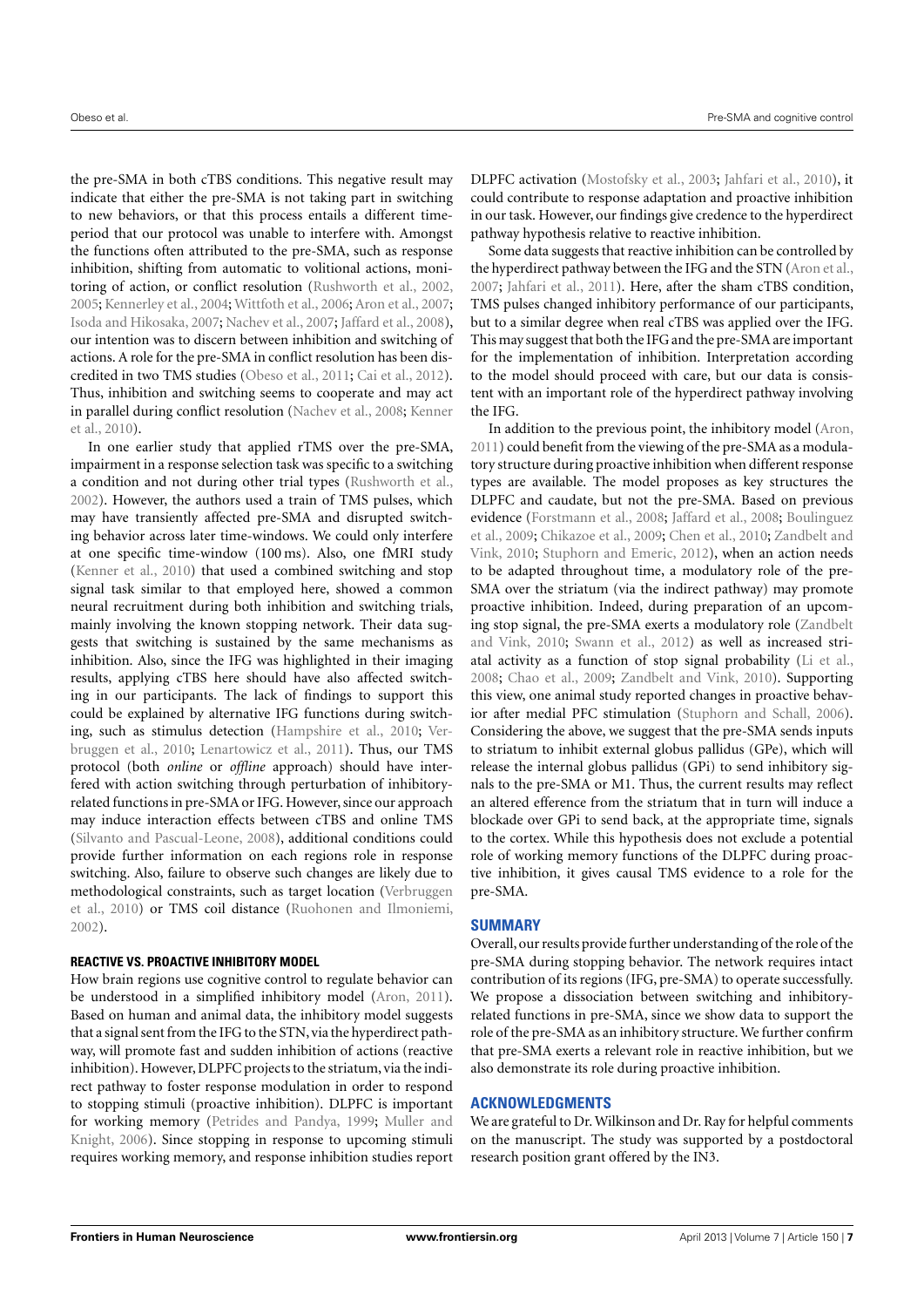#### **REFERENCES**

- <span id="page-7-21"></span>Aron, A. R. (2011). From reactive to proactive and selective control: developing a richer model for stopping inappropriate responses. *Biol. Psychiatry* 69, e55–e68.
- <span id="page-7-4"></span>Aron, A. R., Behrens, T. E., Smith, S., Frank, M. J., and Poldrack, R. A. (2007). Triangulating a cognitive control network using diffusionweighted magnetic resonance imaging (MRI) and functional MRI. *J. Neurosci.* 27, 3743–3752.
- <span id="page-7-3"></span>Aron, A. R., and Poldrack, R. A. (2006). Cortical and subcortical contributions to Stop signal response inhibition: role of the subthalamic nucleus. *J. Neurosci.* 26, 2424–2433.
- <span id="page-7-30"></span>Band, G. P., Van Der Molen, M. W., and Logan, G. D. (2003). Horse-race model simulations of the stop-signal procedure.*Acta Psychol. (Amst.)* 112, 105–142.
- <span id="page-7-14"></span>Boehler, C. N., Appelbaum, L. G., Krebs, R. M., Hopf, J. M., and Woldorff, M. G. (2010). Pinning down response inhibition in the brain-conjunction analyses of the Stop-signal task. *Neuroimage* 52, 1621–1632.
- <span id="page-7-20"></span>Boulinguez, P., Ballanger, B., Granjon, L., and Benraiss, A. (2009). The paradoxical effect of warning on reaction time: demonstrating proactive response inhibition with eventrelated potentials. *Clin. Neurophysiol.* 120, 730–737.
- <span id="page-7-26"></span>Cai, W., George, J. S., Verbruggen, F., Chambers, C. D., and Aron, A. R. (2012). The role of the right presupplementary motor area in stopping action: two studies with eventrelated transcranial magnetic stimulation. *J. Neurophysiol.* 108, 380–389.
- <span id="page-7-16"></span>Cai, W., and Leung, H. C. (2011). Rule-guided executive control of response inhibition: functional topography of the inferior frontal cortex. *PLoS ONE* 6:e20840. doi[:10.1371/journal.pone.0020840](http://dx.doi.org/10.1371/journal.pone.0020840)
- <span id="page-7-10"></span>Chambers, C. D., Bellgrove, M. A., Gould, I. C., English, T., Garavan, H., McNaught, E., et al. (2007). Dissociable mechanisms of cognitive control in prefrontal and premotor cortex. *J. Neurophysiol.* 98, 3638–3647.
- <span id="page-7-41"></span>Chao, H. H. A., Luo, X., Chang, J. L. K., and Li, C. S. (2009). Activation of the pre-supplementary motor area but not inferior prefrontal cortex in association with short stop signal reaction time – an intra-subject analysis. *BMC Neurosci.* 10:75. doi[:10.1186/1471-2202-](http://dx.doi.org/10.1186/1471-2202-10-75) [10-75](http://dx.doi.org/10.1186/1471-2202-10-75)
- <span id="page-7-22"></span>Chen, C. Y., Muggleton, N. G., Tzeng, O. J., Hung, D. L., and Juan, C. H. (2009). Control of prepotent responses by the superior

medial frontal cortex. *Neuroimage* 44, 537–545.

- <span id="page-7-40"></span>Chen, X., Scangos, K. W., and Stuphorn, V. (2010). Supplementary motor area exerts proactive and reactive control of arm movements. *J. Neurosci.* 30, 14657–14675.
- <span id="page-7-11"></span>Chevrier, A. D., Noseworthy, M. D., and Schachar, R. (2007). Dissociation of response inhibition and performance monitoring in the stop signal task using eventrelated fMRI. *Hum. Brain Mapp.* 28, 1347–1358.
- <span id="page-7-12"></span>Chikazoe, J., Jimura, K., Hirose, S., Yamashita, K., Miyashita, Y., and Konishi, S. (2009). Preparation to inhibit a response complements response inhibition during performance of a stop-signal task. *J. Neurosci.* 29, 15870–15877.
- <span id="page-7-9"></span>Criaud, M., and Boulinguez, P. (2012). Have we been asking the right questions when assessing response inhibition in go/no-go tasks with fMRI? A meta-analysis and critical review. *Neurosci. Biobehav. Rev.* 37, 11–23.
- <span id="page-7-13"></span>Duann, J. R., Ide, J. S., Luo, X., and Li, C. S. (2009). Functional connectivity delineates distinct roles of the inferior frontal cortex and presupplementary motor area in stop signal inhibition. *J. Neurosci.* 29, 10171–10179.
- <span id="page-7-32"></span>Ellison, A., and Cowey, A. (2007). Time course of the involvement of the ventral and dorsal visual processing streams in a visuospatial task. *Neuropsychologia* 45, 3335–3339.
- <span id="page-7-17"></span>Floden, D., and Stuss, D. T. (2006). Inhibitory control is slowed in patients with right superior medial frontal damage.*J. Cogn. Neurosci.* 18, 1843–1849.
- <span id="page-7-19"></span>Forstmann, B. U., Dutilh, G., Brown, S., Neumann, J., Von Cramon, D. Y., Ridderinkhof, K. R., et al. (2008). Striatum and pre-SMA facilitate decision-making under time pressure. *Proc. Natl. Acad. Sci. U.S.A.* 105, 17538–17542.
- <span id="page-7-15"></span>Hampshire, A., Chamberlain, S. R., Monti, M. M., Duncan, J., and Owen, A. M. (2010). The role of the right inferior frontal gyrus: inhibition and attentional control. *Neuroimage* 50, 1313–1319.
- <span id="page-7-31"></span>Huang, Y. Z., Edwards, M. J., Rounis, E., Bhatia, K. P., and Rothwell, J. C. (2005). Theta burst stimulation of the human motor cortex. *Neuron* 45, 201–206.
- <span id="page-7-34"></span>Isoda, M., and Hikosaka, O. (2007). Switching from automatic to controlled action by monkey medial frontal cortex. *Nat. Neurosci.* 10, 240–248.
- <span id="page-7-35"></span>Jaffard, M., Longcamp, M., Velay, J. L., Anton, J. L., Roth, M., Nazarian, B., et al. (2008). Proactive inhibitory control of movement assessed by event-related fMRI. *Neuroimage* 42, 1196–1206.
- <span id="page-7-8"></span>Jahfari, S., Stinear, C. M., Claffey, M., Verbruggen, F., and Aron, A. R. (2010). Responding with restraint: what are the neurocognitive mechanisms? *J. Cogn. Neurosci.* 22, 1479–1492.
- <span id="page-7-27"></span>Jahfari, S., Waldorp, L., Van Den Wildenberg, W. P., Scholte, H. S., Ridderinkhof, K. R., and Forstmann, B. U. (2011). Effective connectivity reveals important roles for both the hyperdirect (frontosubthalamic) and the indirect (fronto-striatal-pallidal) frontobasal ganglia pathways during response inhibition. *J. Neurosci.* 31, 6891–6899.
- <span id="page-7-6"></span>Kenner, N. M., Mumford, J. A., Hommer, R. E., Skup, M., Leibenluft, E., and Poldrack, R. A. (2010). Inhibitory motor control in response stopping and response switching. *J. Neurosci.* 30, 8512–8518.
- <span id="page-7-33"></span>Kennerley, S. W., Sakai, K., and Rushworth, M. F. (2004). Organization of action sequences and the role of the pre-SMA. *J. Neurophysiol.* 91, 978–993.
- <span id="page-7-36"></span>Lenartowicz, A., Verbruggen, F., Logan, G. D., and Poldrack, R. A. (2011). Inhibition-related activation in the right inferior frontal gyrus in the absence of inhibitory cues. *J. Cogn. Neurosci.* 23, 3388–3399.
- <span id="page-7-5"></span>Li, C. S., Yan, P., Sinha, R., and Lee, T. W. (2008). Subcortical processes of motor response inhibition during a stop signal task. *Neuroimage* 41, 1352–1363.
- <span id="page-7-28"></span>Logan, G. D., Cowan, W. B., and Davis, K. A. (1984). On the ability to inhibit simple and choice reaction time responses: a model and a method. *J. Exp. Psychol. Hum. Percept. Perform.* 10, 276–291.
- <span id="page-7-7"></span>Mostofsky, S. H., Schafer, J. G., Abrams, M. T., Goldberg, M. C., Flower, A. A., Boyce, A., et al. (2003). fMRI evidence that the neural basis of response inhibition is taskdependent. *Brain Res. Cogn. Brain Res.* 17, 419–430.
- <span id="page-7-39"></span>Muller, N. G., and Knight, R. T. (2006). The functional neuroanatomy of working memory: contributions of human brain lesion studies. *Neuroscience* 139, 51–58.
- <span id="page-7-0"></span>Nachev, P., Kennard, C., and Husain, M. (2008). Functional role of the supplementary and pre-supplementary

motor areas. *Nat. Rev. Neurosci.* 9, 856–869.

- <span id="page-7-18"></span>Nachev, P., Wydell, H., O'Neill, K., Husain, M., and Kennard, C. (2007). The role of the pre-supplementary motor area in the control of action. *Neuroimage* 36(Suppl. 2), T155– T163.
- <span id="page-7-23"></span>Neubert, F. X., Mars, R. B., Buch, E. R., Olivier, E., and Rushworth, M. F. (2010). Cortical and subcortical interactions during action reprogramming and their related white matter pathways. *Proc. Natl. Acad. Sci. U.S.A.* 107, 13240–13245.
- <span id="page-7-25"></span>Obeso, I., Cho, S. S., Antonelli, F., Houle, S., Ko, J. H., and Strafella, A. S. (2013). Effect of continuous theta burst stimulation of the right pre-SMA on cerebral blood flow changes during response inhibition. *Brain Stimul.* doi[:10.1016/j.brs.2013.02.002.](http://dx.doi.org/10.1016/j.brs.2013.02.002) [Epub ahead of print].
- <span id="page-7-24"></span>Obeso, I., Wilkinson, L., Teo, J. T., Talelli, P., Rothwell, J., and Jahanshahi, M. (2011). "Theta burst magnetic stimulation over the presupplementary motor area improves motor inhibition in a conditional stop signal task," in *2nd Northamerican TMS and Neuroimaging Meeting*, Quebec.
- <span id="page-7-38"></span>Petrides, M., and Pandya, D. N. (1999). Dorsolateral prefrontal cortex: comparative cytoarchitectonic analysis in the human and the macaque brain and corticocortical connection patterns. *Eur. J. Neurosci.* 11, 1011–1036.
- <span id="page-7-29"></span>Rossi, S., Hallett, M., Rossini, P. M., and Pascual-Leone, A. (2009). Safety, ethical considerations, and application guidelines for the use of transcranial magnetic stimulation in clinical practice and research. *Clin. Neurophysiol.* 120, 2008–2039.
- <span id="page-7-1"></span>Rubia, K., Russell, T., Overmeyer, S., Brammer, M. J., Bullmore, E. T., Sharma, T., et al. (2001). Mapping motor inhibition: conjunctive brain activations across different versions of go/no-go and stop tasks. *Neuroimage* 13, 250–261.
- <span id="page-7-37"></span>Ruohonen, J., and Ilmoniemi, R. J. (2002). "Physical principles for transcranial magnetic stimulation," in *Handbook of Transcranial Magnetic Stimulation*, eds A. Pascual-Leone, N. J. Davey, J. C. Rothwell, E. M. Wassermann, and B. K. Puri (New York: Oxford University Press), 18–30.
- <span id="page-7-2"></span>Rushworth, M. F., Hadland, K. A., Paus, T., and Sipila, P. K. (2002). Role of the human medial frontal cortex in